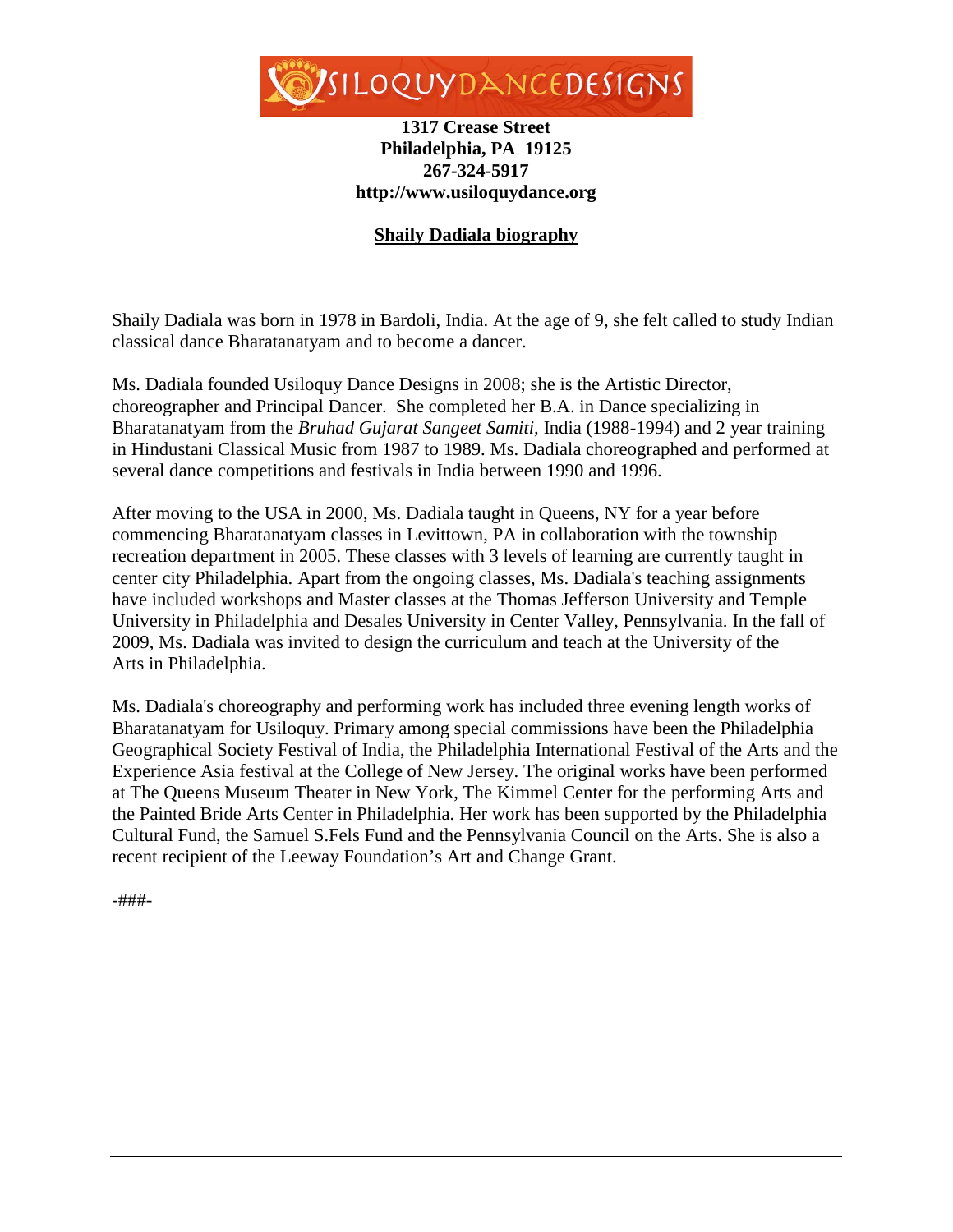# **An Interview with Shaily Dadiala of Usiloquy Dance Designs about their upcoming performance "Chandroutie" at the Philadelphia International Festival of the Arts (PIFA)**

**by [Robert Abrams](http://www.exploredance.com/list.htm?sid=152&s=author) March 29, 2011**

[Annenberg Center for the Performing Arts](http://www.pennpresents.org/) 3680 Walnut Street Philadelphia, PA 19104 215 898 3900

### **Featured Dance Company:**

[Philadelphia International Festival of the Arts \(PIFA\)](http://www.pifa.org/) PIFA (office) Kimmel Center for the Performing Arts Attn: PIFA Festival 260 S. Broad Street Philadelphia, PA 19102 215-546-PIFA [www.pifa.org](http://www.pifa.org/)

[The Philadelphia International Festival of the Arts \(PIFA\)](http://www.pifa.org/) is a sponsor of ExploreDance.com.

*Chandroutie* will be performed May 1, 2011. Tickets are \$18 each.

Robert Abrams: What is your role in the show?

Shaily Dadiala: I am the director, choreographer and one of the 8 dancers. This production is very close to my heart. I conceived it after hearing of the actual accounts of my grand mother in law Sukhrajie, who was abducted as a child from India and brought to Guyana and her daughter Chandroutie, my mother in law who worked on a rice farm while raising 12 children. Over the years, I have been fascinated by the practice of music and customs by the Indo Caribbean community that are rooted in ancient India, almost untouched by the hundreds of years and thousands of miles between them.

RA: Please describe the performance you will present at PIFA.

SD: *Chandroutie* is an evening length Bharatanatyam work set on music of the Indo Caribbean Diaspora, premiering in collaboration with PIFA at the Annenberg Center. An exploration of movement based on music styles not traditional to Bharatanatyam, *Chandroutie* pays tribute to the little known community that traces its ancestry to indentured workers brought from India to Guyana, Trinidad and Suriname by the East India company in the 19th and 20th centuries.

The audience will be led through the life of the protagonist Chandroutie in 4 dance segments. Beginning with a solo set on a piece in the Dhrupad music genre, the next segment depicts the intense life of a farm worker in those times. Reaping, sowing, child birth and cultural celebrations are supported by props and visual projections. There is a Jazz piece sung by Indo Caribbean artist Ruth Osman and a celebratory conclusion on raucous drum beats called *Tassa*.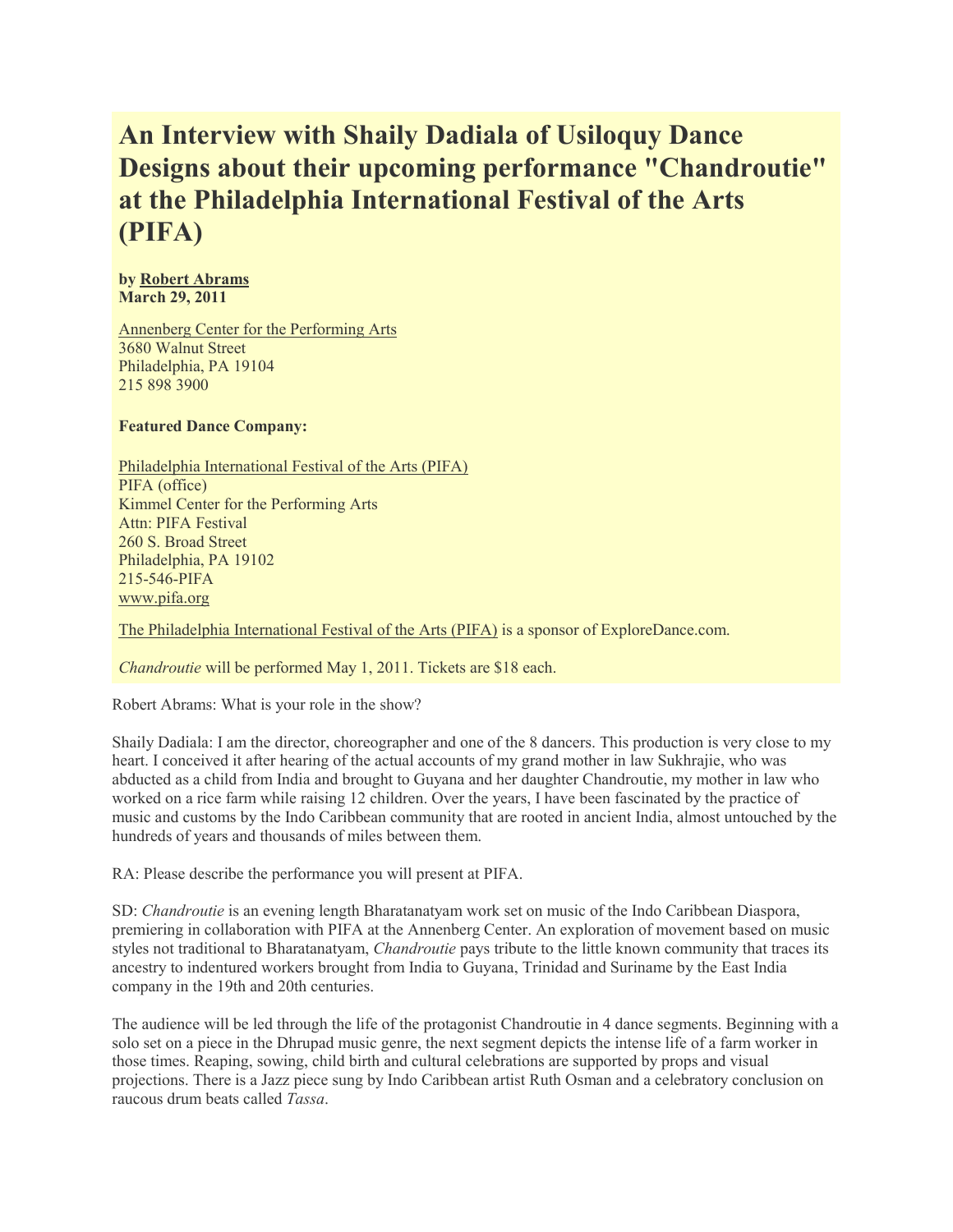Costumes have been custom made by Michelle Yeager incorporating aesthetic sensibilities of a bygone era while honoring the South Indian origin of traditional Bharatanatyam attire.

RA: In your art that you are presenting at PIFA, what is unexpected?

SD: The fact that there is a classical Indian dance ensemble practicing a very traditional technique while building new contexts and presenting original works that appeal to every member of the society, right here in Philadelphia is unexpected!

RA: What is "new" about the art you are presenting at PIFA?

SD: It is literally new in the sense it is a premiere. Besides, the Indo Caribbean Diaspora and their customs, like many other close knit communities, have not been talked about enough. For the viewer familiar with Indian classical dance, *Chandroutie* is an opportunity to examine the intricacies of Bharatanatyam in a different light. A dance form with a 2000 year old legacy, Bharatanatyam is very regimented in terms of music accompaniment, attire, format and content. While staying within the framework that governs the nature of traditional movement, *Chandroutie* plays with unusual story lines and music styles. So there is something new and exciting from every perspective.

RA: What is the connection between your show at PIFA and Paris between 1910 and 1920?

SD: There is a very strong spiritual connection between *Chandroutie's* showing at PIFA and the Paris of the early 20th century. Paris was an artist haven, an incubator of novel works and collaborations. There were dancers practicing Indian dance at those times that found patronage in Parisians and art inspired by the sub continent created that exists still to date! In fact, we are doing a series linking Paris and South Asian arts on our Facebook page inspired by PIFA. For Usiloquy, PIFA is simultaneously opening two doors- one exposing the magnificent history of the Indo Caribbean Diaspora and the other nurturing new, investigative approches to an ancient dance form.

RA: If audience members were seeing your PIFA show for the second time, what should they pay special attention to in order to enhance their appreciation of your art?

SD: There is just one showing of *Chandroutie* at PIFA. If the audience were to see it again later in the season, hopefully they will notice the details in the choreographic patterns and how all the links between the music, the characters, the costumes and the dancers all relate to each other.

RA: Does your art have an activist message?

SD: Yes.

RA: What message are you trying to communicate?

SD: The main idea that we are trying to communicate is awareness of how immigration and assimilation shapes identities and makes new sub cultures within a culture. We need more open dialogue and exchange between people of the country of origin and their Diasporas on every level, especially artistic practices and traditions. There is a 250,000 person strong Indo Caribbean community in Queens, NY, with a very active arts and culture scene. Hopefully, this will prompt us all to look for such avenues right around us!

RA: Do you work with schools or children?

SD: Yes.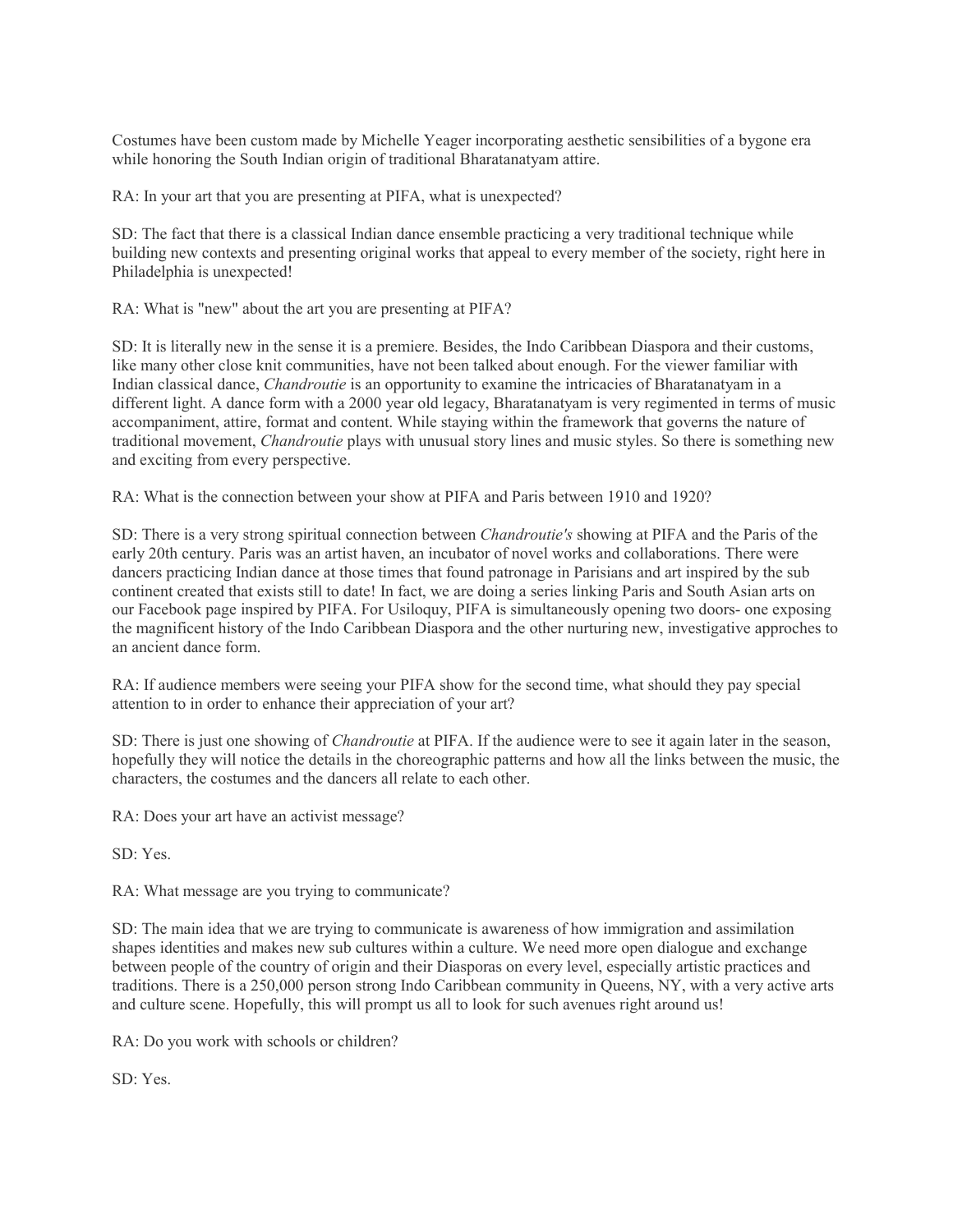RA: Please describe your educational work.

SD: Apart from ongoing weekly classes offering 3 different levels of study, we conduct age specific workshops and demonstrations and intergenerational workshops for area organizations and education institutions. In the past, we have done lecture-demonstrations with supplementary audio-visual materials, master classes and interactive sessions.

RA: What else would you like people who are thinking about purchasing a ticket to your show to know about your art?

SD: Come see us, we promise you will leave enriched and entertained! Usiloquy is America is a nutshell-our ensemble is multi cultural, united by the passion of studying a deeply intricate, ancient dance form and making it relevant in a contemporary context. Percussive footwork, hand gestures, delightful music and beautiful costumes all in one hour. There will be a post show Question and Answer session and we will love to hear from you!

To purchase a ticket to this show, go to [www.pifa.org/events/980191598.](http://www.pifa.org/events/980191598) To purchase tickets to all PIFA dance events, go t[o www.pifa.org/events?bucket\\_id=1.](http://www.pifa.org/events?bucket_id=1) For more information about Usiloquy Dance Designs, go to [www.usiloquydance.org.](http://www.usiloquydance.org/) To join Usiloquy on FaceBook go t[o www.facebook.com/group.php?v=wall&gid=82235782505](http://www.facebook.com/group.php?v=wall&gid=82235782505) To follow PIFA on Twitter, go to [www.twitter.com/PIFAPhilly.](http://www.twitter.com/PIFAPhilly) To "Like" PIFA on FaceBook, go to [www.facebook.com/PIFA.Philly.](http://www.facebook.com/PIFA.Philly)

People making Chandroutie possible… Director & President

Shaily Dadiala

Shaily founded Usiloquy Dance Designs in 2008; she is the Artistic Director, Choreographer and Principal Dancer. After completing her B.A. in Dance specializing in Bharatanatyam from the *Bruhad Gujarat Sangeet Samiti*, India (1988-1994) and 2 year training in Hindustani Classical Music from 1987 to1989, Shaily choreographed and performed at several dance competitions and festivals in India between 1990 and 1996. After moving to the USA, she taught in Queens, NY for a year before commencing Bharatanatyam classes in Levittown, PA in collaboration with the township recreation department in 2005. These classes with 3 levels of learning are currently taught in center city Philadelphia. Apart from the ongoing classes, Shaily's teaching assignments have included workshops and Master classes at the Thomas Jefferson University and Temple University in Philadelphia and Desales University in Center Valley, Pennsylvania. In the fall of 2009 Shaily was invited to design the curriculum and teach at the University of the Arts in Philadelphia.

Her choreography and performing work has included three evening length works of Bharatanatyam for Usiloquy. Primary among special commissions have been the Philadelphia Geographical Society Festival of India, International Cultural celebration at the Community College of Philadelphia and the Experience Asia festival at the College of New Jersey.

### Michelle Yeager

Michelle has been studying and performing with Usiloquy since 2005.After receiving her BFA from the University of the Arts in ceramics; Michelle apprenticed and then became employed by The Moravian Pottery and Tileworks in Doylestown where she currently works. Michelle's true passions lie in dancing, performing, and costume making. Michelle is a teacher and performer of American Tribal Style Belly dance. She trained at the Penland School of crafts as a scholarship winner and is the in house costume maker for Usiloquy Dance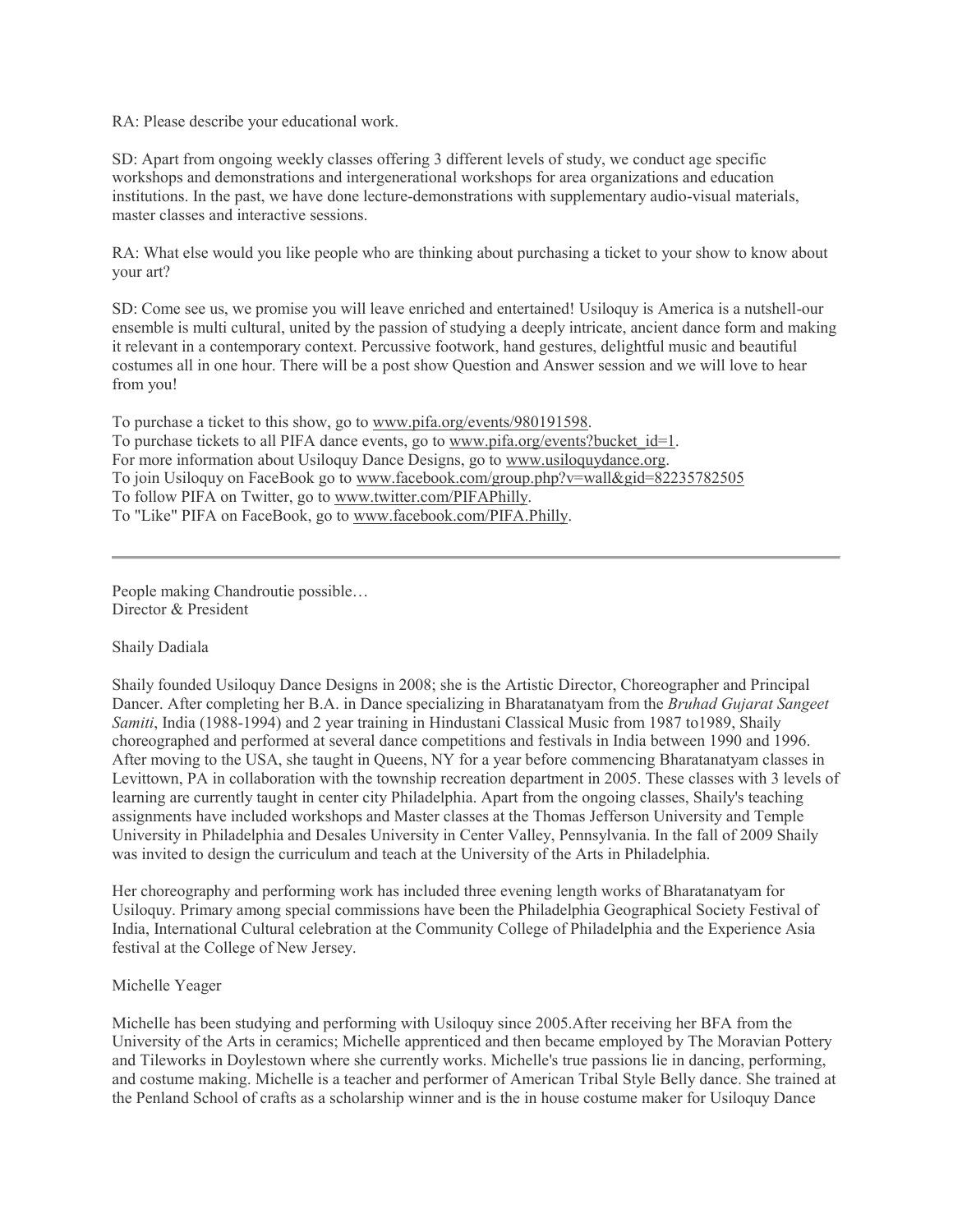### Designs and Archedream for Humankind.

### Paramita Datta

Paramita began her dance education in India before joining Usiloquy in 2007. She trained for 5 years in Bharatanatyam from the *Rajarajeshwari* School of Dance in Mumbai. During the course of this training she choreographed and performed in groups and solos in Bharatanatyam and Indian folk styles.

### Mansi Bhagwate

Mansi comes from a family abound with writers and performers. Integrating her Bharatanatyam training with social activism, she organized and choreographed performances for youth organizations Blue Ribbon Movement and Child and You, amongst other in India. A former guest columnist to the *Times of India*, Mansi continues to advance her passion and experience as a Bharatanatyam performer, writer and Occupational Therapist.

### Varnana Beuria

Growing up in various places over the world, Varnana's initial impressions formed watching her mother, a professional Odissi dancer. She began her Bharatanatyam training in Sri Lanka and gained experience performing dances based on *Rabindra Sangeet*. A former contributor to the Daily Pennsylvanian, Varnana creates art based on the ancient Indian method of *Kalamkari* and is the chef of Chhaya café.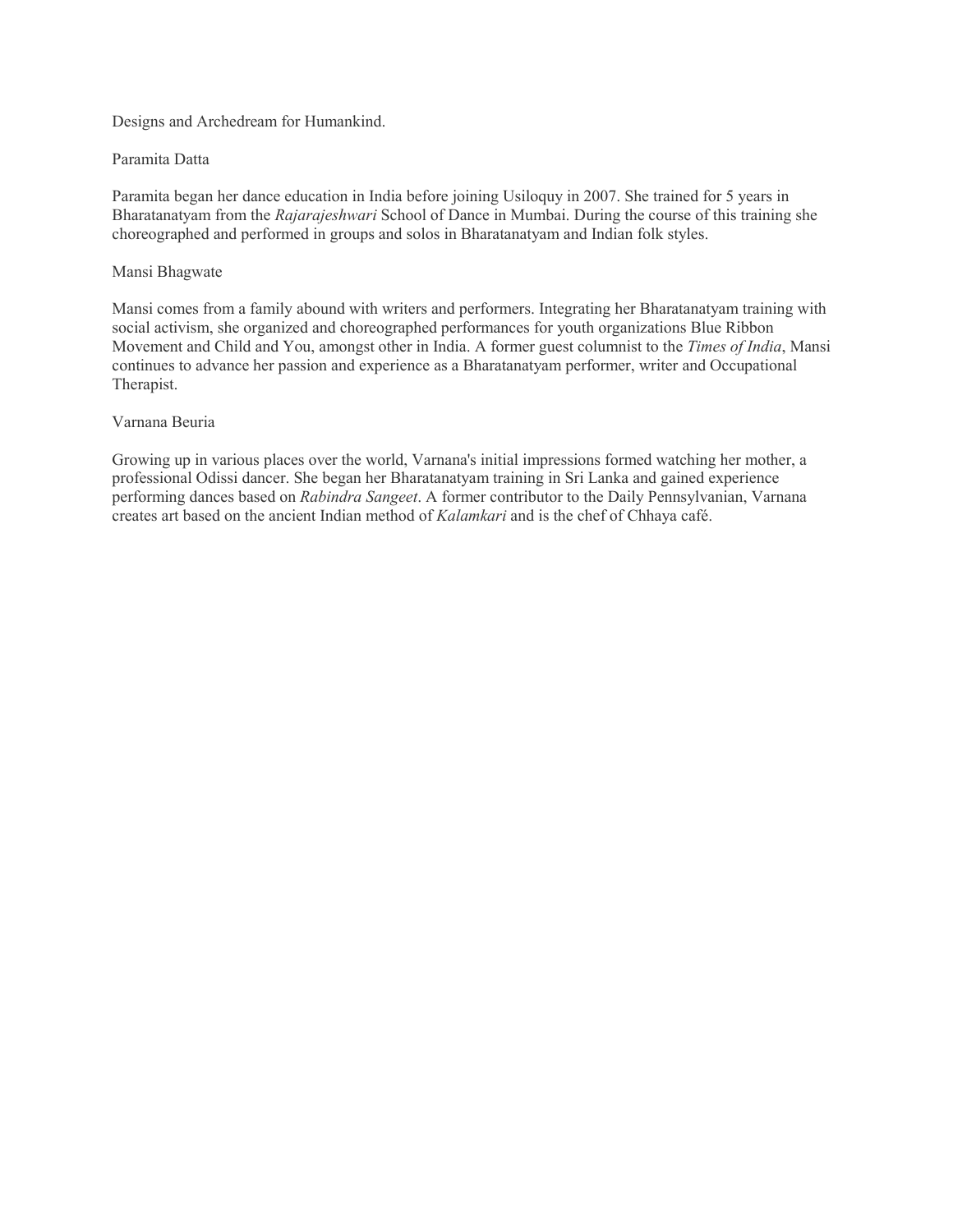

World Dance Extravaganza 'Grihani', 2008

Photo $\mathbb{O}$  & courtesy of Lisa Schaffer

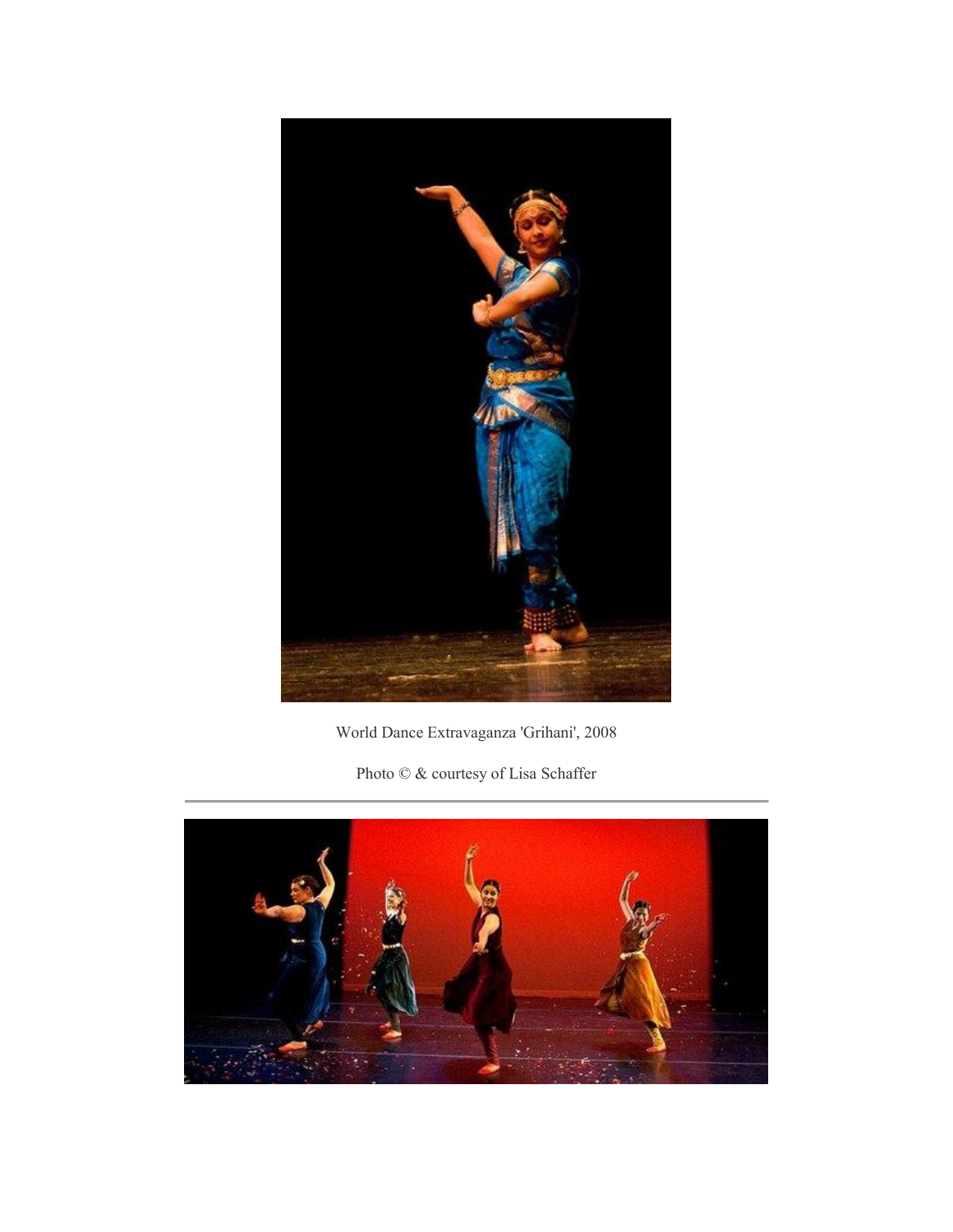Chaat' at the Painted Bride Art center, 2009

Photo © & courtesy of Sarah McKay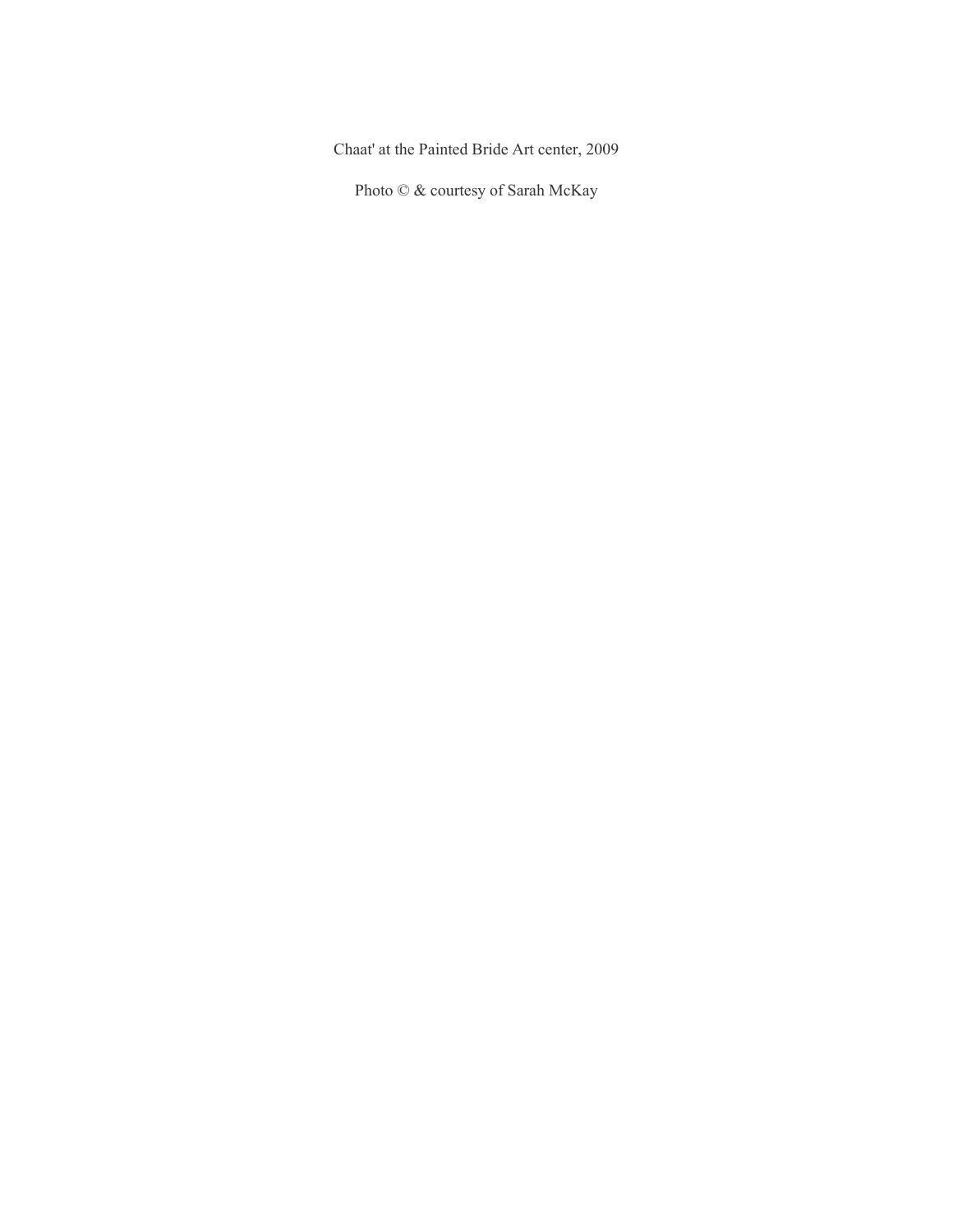

## **1317 Crease Street Philadelphia, PA 19125 267-324-5917 http://www.usiloquydance.org**

# **Fact Sheet**

Contact: Shaily Dadiala, President and Artistic Director, Usiloquy Dance Designs Phone: (267) 324-5917 Email: shaily@usiloquydance.org Website: http://usiloquydance.org

| Usiloguy:                    | 1. an ensemble; the opposite of soliloguy; many voices<br>2. "We People" (phonetic Punjabi)                                                                                                             |
|------------------------------|---------------------------------------------------------------------------------------------------------------------------------------------------------------------------------------------------------|
| Year Founded:                | 2008                                                                                                                                                                                                    |
| <b>Performance Venues:</b>   | <b>Annenberg Center</b><br>North Philadelphia Arts and Culture Alliance<br>Philadelphia Magic Gardens<br>Philadelphia Museum of Art<br>The Kimmel Center<br>The Painted Bride<br>Wilmington Opera House |
| <b>Educational Outreach:</b> | The Franklin Institute,<br>Philadelphia Free Library<br>The Philadelphia Zoo                                                                                                                            |
| Funders:                     | Philadelphia Cultural Fund<br>Pennsylvania Council of the Arts<br>The Samuel Fels Fund                                                                                                                  |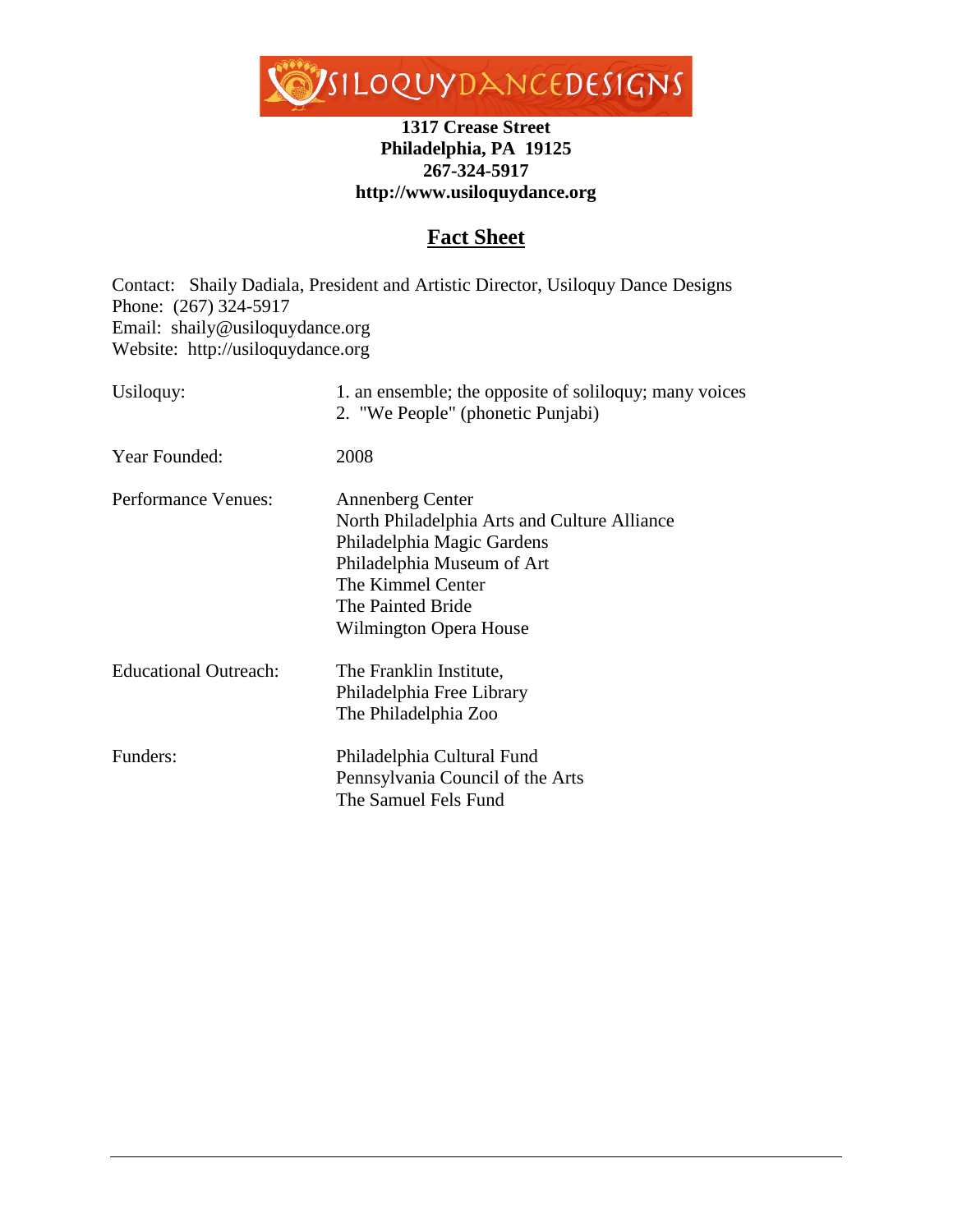### **- danceJournal - http://philadelphiadance.org/blog -**

# **PIFA REVIEW: Chandrouite**

Posted By Dance Journal Staff On May 3, 2011 @ 7:17 am In Reviews | No Comments



*by Kat Richter for The Dance Journal*

Fingers dyed red and splayed wide like a fan, three dancers carve across the stage in a series of slow, sustained, flex-footed lunges. We may not know their story— who knew there was such a thing as the Indo Caribbean Diaspora?—and we may not recognize their movements —indeed, few can *pronounce* Bharatanatyam correctly—but somehow we understand. This is "Chandroutie," the latest from Usiloquy Dance Designs.

Subtitled "A Voyage Beyond Kala Pani," the concert, which premiered Sunday night at the Annenberg Center, pays tribute to the thousands of Indians who were sent to labor on Caribbean sugar plantations between 1838 and 1917. Known as "Coolies," they kept the musical traditions of Northeast India alive and it was in this theme of survival that Artistic Director Shaily Dadiala found her inspiration.

In "Vani," four dancers interpret the life of an Indo Caribbean farmer. Through a series of precise hand gestures called "Mudras" and percussive footwork, they mime the work of a field hand, of childbirth and of motherhood. There's nothing revolutionary here—traditional costumes, pastoral theme—but then we get to the music. Throw in a few steel drums and an overlay of African rhythms courtesy of the Caribbean Music Group and suddenly the Western ear "gets it."

"Rain" continues in this vein, with four dancers dressed in cotton skirts as "Creole Indians." This is not Dadiala's term but rather one of many displayed during a slide show of archival images. With a nod to Guyana, the piece combines spoken word with heavy but simultaneously feminine movements, syncretism embodied.

Despite the concert's ambitious themes and eclectic assemblage of music, few dancers aside from Dadiala and principal dancer Paramita Datta really stood out. With her exacting eye movements and complete mastery of seemingly impossible isolations, Datta is a dancer one could watch all day.

It is not until the final piece, "Tassa," that we get the splendor usually associated with classical Indian dance. In sumptuous, jewel-toned costumes designed by principal dancer Michelle Yeager, the company takes the stage like an exhalation: solid, relieved, steady. Their silken pleats rustle as they bend into deep plies and spring into angular poses like a quintet of grasshoppers. They dart across the stage, their feet striking the floor like fingers striking a keyboard. Their energy is in their restraint, their strength coiled and the nine-minute meditation leaves the audience in a trance.

Article printed from danceJournal: **http://philadelphiadance.org/blog**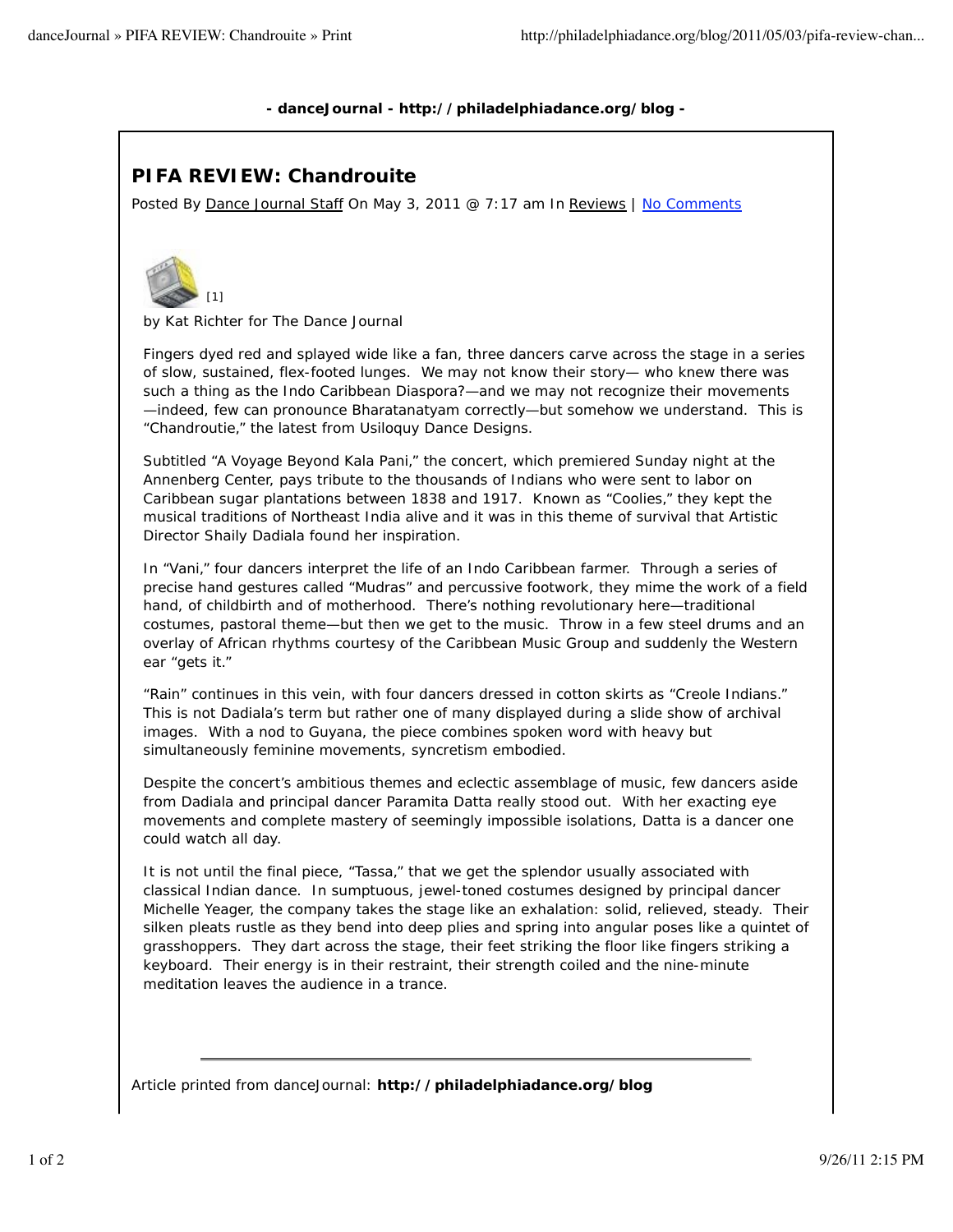# <span id="page-9-0"></span>*EDANCE Journal* a publication of PhiladelphiaDANCE.org

| Home               | Authors   Submit Material   Peformances | Job Board |  | Classes   Videos   Forums | Grants | <b>Resources</b> |  |
|--------------------|-----------------------------------------|-----------|--|---------------------------|--------|------------------|--|
|                    |                                         |           |  |                           |        |                  |  |
| <b>Dance Space</b> |                                         |           |  |                           |        |                  |  |
| <b>Rail</b>        |                                         |           |  |                           |        |                  |  |

# Review: Usiloquy Dance Design

Nov 17th, 2012 | By [Kat Richter](http://philadelphiadance.org/blog/author/kat-richter/) | Category: [What Kat Saw](http://philadelphiadance.org/blog/category/kat/)



*Photo Credit: Kat Muscianesi*

by Kat Richter for The Dance Journal

The first thing you notice about the dancers of Usiloquy Dance Design, who performed their Diwali Program as part of the Asian Arts Initiative's monthly Open Mic last night, is how very un-Indian most of them look. Yes, they're wearing rich, saffron colored tunics and their fingers are painted with the traditional red altha, but they're as diverse as the audience (which includes both experienced slam poets and first timers).

Herein lays the beauty of the company. Founded in 2008 by choreographer Shaily Dadiala, Usiloquy utilizes the technique of Indian classical dance to push the envelope. The costumes are more modern, the music more international and the choreography, although rooted in the vocabulary of Bharatanatyam, is anything but ancient.

The performance comprised six works, including excerpts from *Chaat*, created in 2009, and *Chandroutie*, which premiered during PIFA in 2011. The first two pieces, *Mahaganapathim* and *Alarippu*, gave the dancers the chance to show off their technical skill. In *Mahaganapathim*, dancers Mira Adornetto, Christine Campbell and Julie Meyers played a precise ball/heel pattern with their feet while maintaining an enchanting, lyrical fluidity in their upper bodies. Although there were several long pauses that detracted from the impact of the work, the creative staging was both effective and unexpected.

In *Alarippu* Dadiala and company dancer Mansi Bhagwate darted their eyes from side to side as they sunk to the floor. I'm always amazed by the many movement patterns embodied by a single dancer in forms like Indian classical dance and flamenco—the lower body seems to inhabit one sphere while the upper inhabits another but Dadiala and Bhagwate took this too a new level with the nuanced movements of their eyes and chins.

*Rain* was every bit as moving as it was in PIFA, although the dancers' timing was a bit off last night. Written by poet Mahadai Das and sung by Ruth Osman Rose, the music spans several different cultures and genres of music. Dadiala's choreography juxtaposed traditional movements with the more modern score; the result was gestural and prayer-like yet not stilted.

Dadiala's solo, *Salt*, shook things up a bit. For starters, it was performed to rock music. Secondly, it was inspired by the work of Dr. Martin Luther King Jr., Mahatma Gandhi and Ghandi's legacy of non-violent protest, as demonstrated by the salt march of 1930. In an emerald green tunic and white sash, Dadiala began facing upstage, her arms forming a diagonal line. She knelt down, leaning forward as she crossed her hands behind her back. At times her palms were flat, extended outward as if to say "stop" but by the end of the piece, they were folded together to mimic the flight of a bird.

The evening's final piece, *Chaat*, was set to a commission by Philadelphia duo Amrita. One of the greatest difficulties when it comes to introducing new audiences to Indian classical dance is the music; to the untrained ear, it seems atonal and even arrhythmic at times but *Chaat* was upbeat—even a bit funky—and it had the

### **MORE FROM THIS CATEGORY**

Search

- [Review ONE Gifts from Afar](http://philadelphiadance.org/blog/2013/03/26/review-one-gifts-from-afar/)
- [PA Ballet's Midsummer Creates Midwinter](http://philadelphiadance.org/blog/2013/03/08/pa-ballets-midsummer-creates-midwinter-magic/) [Magic](http://philadelphiadance.org/blog/2013/03/08/pa-ballets-midsummer-creates-midwinter-magic/)
- **[Alchemy Strikes Gold](http://philadelphiadance.org/blog/2013/03/03/alchemy-strikes-gold/)**
- [Peek-a-Boo Revue Takes it Off and Puts](http://philadelphiadance.org/blog/2013/02/18/peek-a-boo-revue-takes-it-off-and-puts-it-back-on/) [it Back On](http://philadelphiadance.org/blog/2013/02/18/peek-a-boo-revue-takes-it-off-and-puts-it-back-on/)
- **[Chisena's Unpredictable Evening of Duets](http://philadelphiadance.org/blog/2013/02/10/chisenas-unpredictable-evening-of-duets/)**
- [Review: PA Ballet's Balanchine,](http://philadelphiadance.org/blog/2013/02/09/review-pa-ballets-balanchine-wheeldon-tharp/) [Wheeldon, Tharp](http://philadelphiadance.org/blog/2013/02/09/review-pa-ballets-balanchine-wheeldon-tharp/)
- [Kariamu and Company's Same Father,](http://philadelphiadance.org/blog/2013/02/04/kariamu-and-companys-same-father-different-mother-at-conwell-dance-theater/) [Different Mother at Conwell Dance](http://philadelphiadance.org/blog/2013/02/04/kariamu-and-companys-same-father-different-mother-at-conwell-dance-theater/) **[Theater](http://philadelphiadance.org/blog/2013/02/04/kariamu-and-companys-same-father-different-mother-at-conwell-dance-theater/)**
- [Review KaleidoCabaret](http://philadelphiadance.org/blog/2013/01/28/review-kaleidocabaret/)
- **[REVIEW: Thirdbird's The whole time in](http://philadelphiadance.org/blog/2013/01/26/review-thirdbirds-the-whole-time-in-the-meanwhile/)** [the meanwhile](http://philadelphiadance.org/blog/2013/01/26/review-thirdbirds-the-whole-time-in-the-meanwhile/)
- **[Brian Sanders Snowball](http://philadelphiadance.org/blog/2013/01/23/brian-sanders-snowball/)**
- **[Archive for 'What Kat Saw' »](http://philadelphiadance.org/blog/category/kat/)**

### **BROWSE CATEGORIES**

- [Action & Advocacy](http://philadelphiadance.org/blog/category/dance-issues/)
- **[Archived Articles](http://philadelphiadance.org/blog/category/briefs/)**
- **[Artist News](http://philadelphiadance.org/blog/category/artist-news/)**
- **[Artist Profiles](http://philadelphiadance.org/blog/category/profiles/)**
- **[Bill Hebert's Behind The Lens](http://philadelphiadance.org/blog/category/hebert/)**
- [Dance Education](http://philadelphiadance.org/blog/category/education/)
- [Dance Headlines](http://philadelphiadance.org/blog/category/inthenews/)
- [Dance Ink](http://philadelphiadance.org/blog/category/whittington/)
- [Dance On Film](http://philadelphiadance.org/blog/category/photos/)
- [Dance Stories](http://philadelphiadance.org/blog/category/dance-stories/)
- [Dance Updates](http://philadelphiadance.org/blog/category/updates/)
- **[Featured Articles](http://philadelphiadance.org/blog/category/features/)**
- **[For Immediate Release](http://philadelphiadance.org/blog/category/press-releases/)**
- [In Memory](http://philadelphiadance.org/blog/category/inmemory/)
- [In Other Dance News](http://philadelphiadance.org/blog/category/newsbriefs/)
- [In The Spotlight](http://philadelphiadance.org/blog/category/spotlight/)
- [Reviews](http://philadelphiadance.org/blog/category/dance-reviews/)
- [Roger's Dance Notes](http://philadelphiadance.org/blog/category/rogerlee/)
- [The Creative Economy](http://philadelphiadance.org/blog/category/the-creative-economy/)
- [What Kat Saw](http://philadelphiadance.org/blog/category/kat/)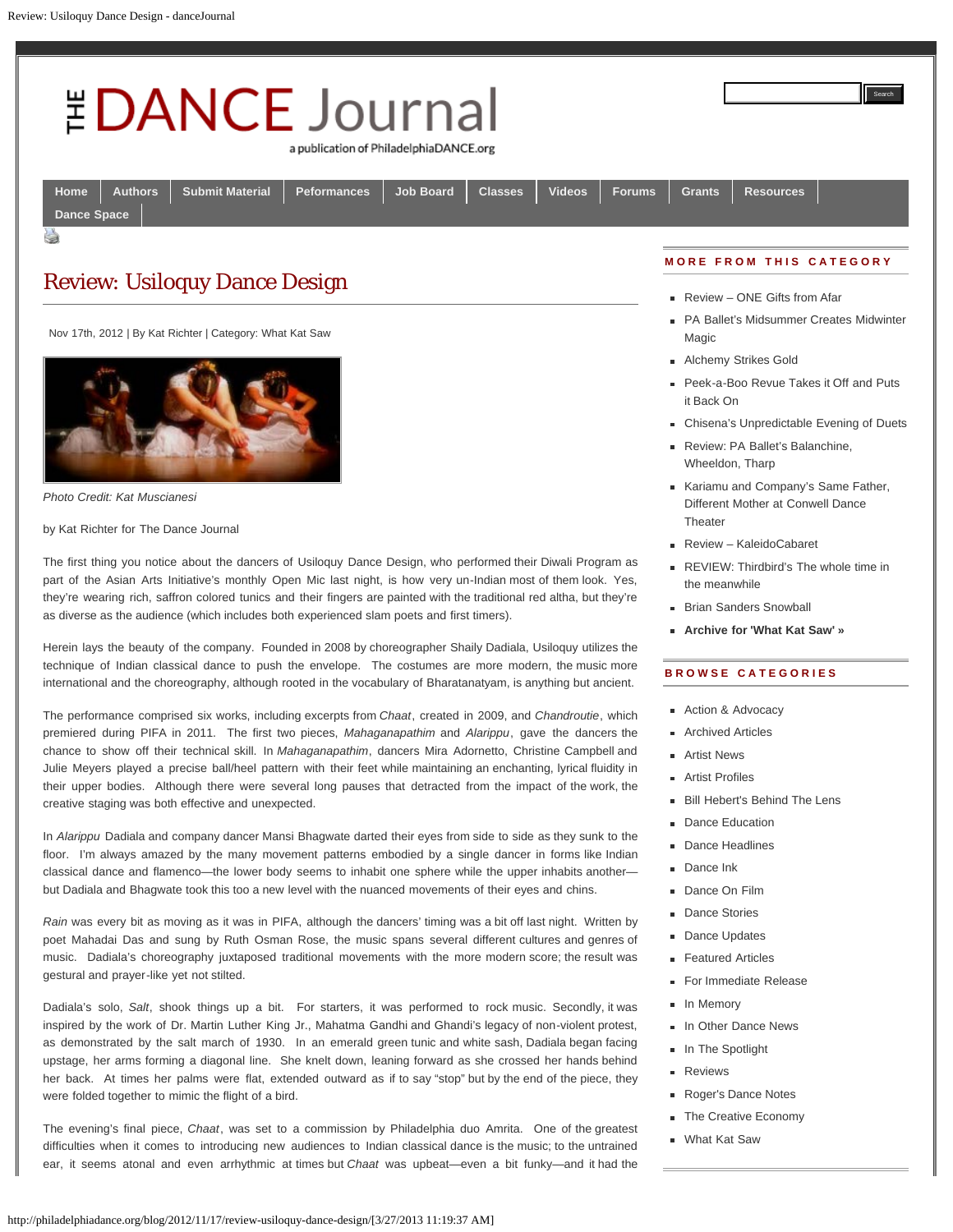audience bopping along in their seats. Usiloquy is to be applauded for its efforts to bridge the gap between traditional dance and modern audiences, and for doing so with such sensitivity, creativity and gusto.

*Kat Richter is a freelance writer and teaching artist. She is also the co-founder of The Lady Hoofers, Philadelphia's only all-female tap company, and holds with an MA in Dance Anthropology. Her work can be found at* [www.katrichter.com](http://www.katrichter.com/)*.*



**Tags:** [Chaat](http://philadelphiadance.org/blog/tag/chaat/), [Shaily Dadiala,](http://philadelphiadance.org/blog/tag/shaily-dadiala/) [Usiloquy Dance Design](http://philadelphiadance.org/blog/tag/usiloquy-dance-design/)

### **LEAVE COMMENT**

**Name (required) Mail (will not be published) (required)**

**Website**

**Check here to Subscribe to notifications for new posts** 

**ADS & SPONSORS**

Reach the Philadelphia Dance Market

45,000 hits per month 1/2 million hits per year

**Click Here For More Information** 



**[2013 Lexus RX 450H Sale](http://www.googleadservices.com/pagead/aclk?sa=L&ai=Cib2K4g1TUZedF5TZ0AH8-4DAB7Gw8NgCoZbEqE65l8-EaBABINHIwhJQw_WghwVgyfamjNCk5A-gAd__s-MDyAEBqAMByAPTBKoEqAFP0DGyKN-xWxY7L7HiQ2Qbpw4PzLLND6CDQqMfdrhE7o2MAZDR8IJenG4VbrvrxlL_pEtAqLG6hLcshDZJq_DLpD3e9_Ca_I3GNE87vPOTgptvX1ST4NZo-78AvlruCXjVId59qACBw5bzPrSRIrD2dYQMtJQTSd092_ykU_vDhlFeFzRdbm70ierzieC5Z8Rj-IAeF185WgExKqHl6ARX1IsB6K-FkIGIBgGAB4mAzBw&num=1&cid=5Ggt7Q130yaeUnLb8GoRBt0y&sig=AOD64_0tt7fq4SUoUmDdPLQaVDzQZQxEbQ&client=ca-pub-2483849304403436&adurl=http://www.auto-price-finder.com/welcome%3Fid%3D50944261%26admake%3Dlexus%26admodel%3Drx%2B450h%26creativeid%3D20981292849)** Lexus.Auto-Price-Finder.com Lexus Dealers are Cutting Prices! Find Lexus RX 450H Deals Now. AdChoices [⊳

### **BROWSE ARCHIVES**

Select Month

**PHILADELPHIADANCE RADIO** Select Month<br>PHILADE<br>Submit Comment

**RSS NEWS FEEDS**

[Entries \(RSS\)](http://philadelphiadance.org/blog/feed/)

[Comments RSS\)](http://philadelphiadance.org/blog/comments/feed/)

 $\Box$ 

### **BECOME A SUBSCRIBER**

Enter your email address to be notified of the latest posts and news in the Dance Journal.

| Your email:         |                    |  |
|---------------------|--------------------|--|
| Enter email address |                    |  |
|                     |                    |  |
| Subscribe           | <b>Unsubscribe</b> |  |
|                     |                    |  |

**AUTHORS & CONTRIBUTORS**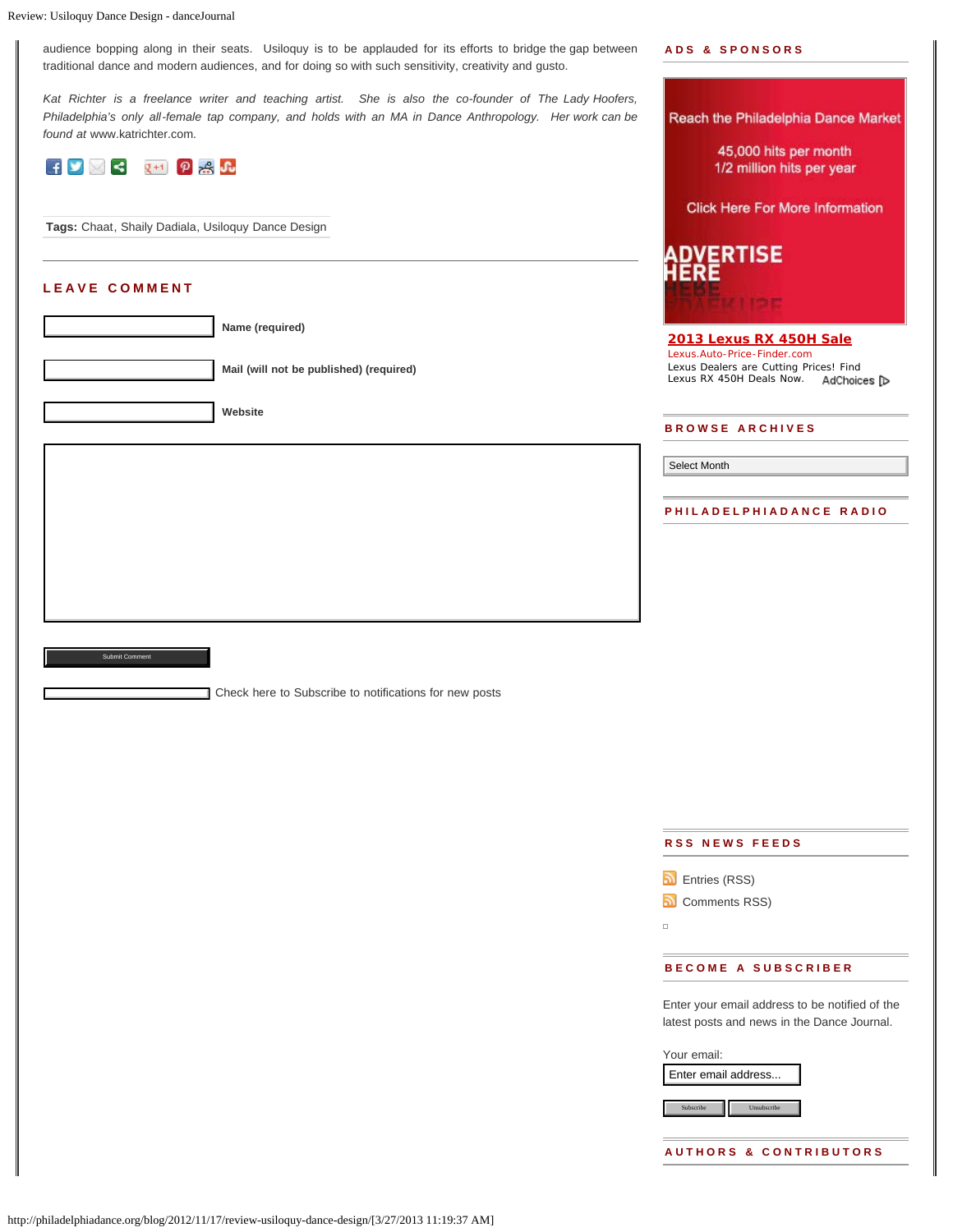- [Steven Weisz](http://philadelphiadance.org/blog/author/admin/) (432)
- [Bill Hebert](http://philadelphiadance.org/blog/author/billhebert/) (63)
- [Kat Richter](http://philadelphiadance.org/blog/author/kat-richter/) (45)
- **[Lewis Whittington](http://philadelphiadance.org/blog/author/whittington/) (23)**
- [Merilyn Jackson](http://philadelphiadance.org/blog/author/merilynjackson/) (22)
- [DJ Guest Author](http://philadelphiadance.org/blog/author/dj-guest-author/) (12)
- [Kathleen Glynn](http://philadelphiadance.org/blog/author/glynn/) (7)
- [Roger Lee](http://philadelphiadance.org/blog/author/roger-lee/) (6)
- [Audrey](http://philadelphiadance.org/blog/author/audrey/) (3)
- $\blacksquare$  [Nick G](http://philadelphiadance.org/blog/author/nick-g/) (1)

### **STAY CONNECTED**

| Sign up for our $[$<br><b>Monthly</b><br>eNewsletter |  |
|------------------------------------------------------|--|
|                                                      |  |
| GO                                                   |  |

See current eNewsletter, [Click Here](http://www.philadelphiadance.org/newsletter.html)

## **JOIN OUR COMMUNITY [TWITTER LIVE STREAM ON](https://twitter.com/search/%23phillydance) [Philly Dance](https://twitter.com/search/%23phillydance)** [phillydance](https://twitter.com/intent/user?screen_name=phillydance) Loving my  $\chi$  philippine Loving  $\eta$ <br> **CREBELMOUSE** front page, check out what I've been up to: [rbl.ms/YcOmSO](http://t.co/928gP4A4mH) [#phillydance](http://twitter.com/search?q=%23phillydance) [yesterday](https://twitter.com/phillydance/status/316565546839732225) · [reply](https://twitter.com/intent/tweet?in_reply_to=316565546839732225) · [retweet](https://twitter.com/intent/retweet?tweet_id=316565546839732225) · [favorite](https://twitter.com/intent/favorite?tweet_id=316565546839732225) [phillydance](https://twitter.com/intent/user?screen_name=phillydance) For all things dance in the Philadelphia region be sure to visit [PhiladelphiaDANCE.org](http://t.co/imFF8ObhYY) and follow us on twitter [@phillydance](http://twitter.com/phillydance) [#phillydance](http://twitter.com/search?q=%23phillydance) [yesterday](https://twitter.com/phillydance/status/316566358664024064) · [reply](https://twitter.com/intent/tweet?in_reply_to=316566358664024064) · [retweet](https://twitter.com/intent/retweet?tweet_id=316566358664024064) · [favorite](https://twitter.com/intent/favorite?tweet_id=316566358664024064) **[PerfGarage](https://twitter.com/intent/user?screen_name=PerfGarage) Support [#phillydance](http://twitter.com/search?q=%23phillydance)**  $\frac{2}{\sqrt{2}}$ and volunteer at [#PGDM](http://twitter.com/search?q=%23PGDM) on May 4, 2013. Email Julie Marinucci at intern@ruddydance.org to get involved. [yesterday](https://twitter.com/PerfGarage/status/316566470186385408) · [reply](https://twitter.com/intent/tweet?in_reply_to=316566470186385408) · [retweet](https://twitter.com/intent/retweet?tweet_id=316566470186385408) · [favorite](https://twitter.com/intent/favorite?tweet_id=316566470186385408) [phillydance](https://twitter.com/intent/user?screen_name=phillydance) DanceJournal post:  $\cancel{\pi}$ Dance Emerge at Muhlenberg, April Find us on **Facebook** Google<sup>16</sup> Œ

### **CONTACTING US**

**PhiladelphiaDANCE.org** Email: philadelphiadance@gmail.com Contact Form: [Click Here](http://www.philadelphiadance.org/contact/)